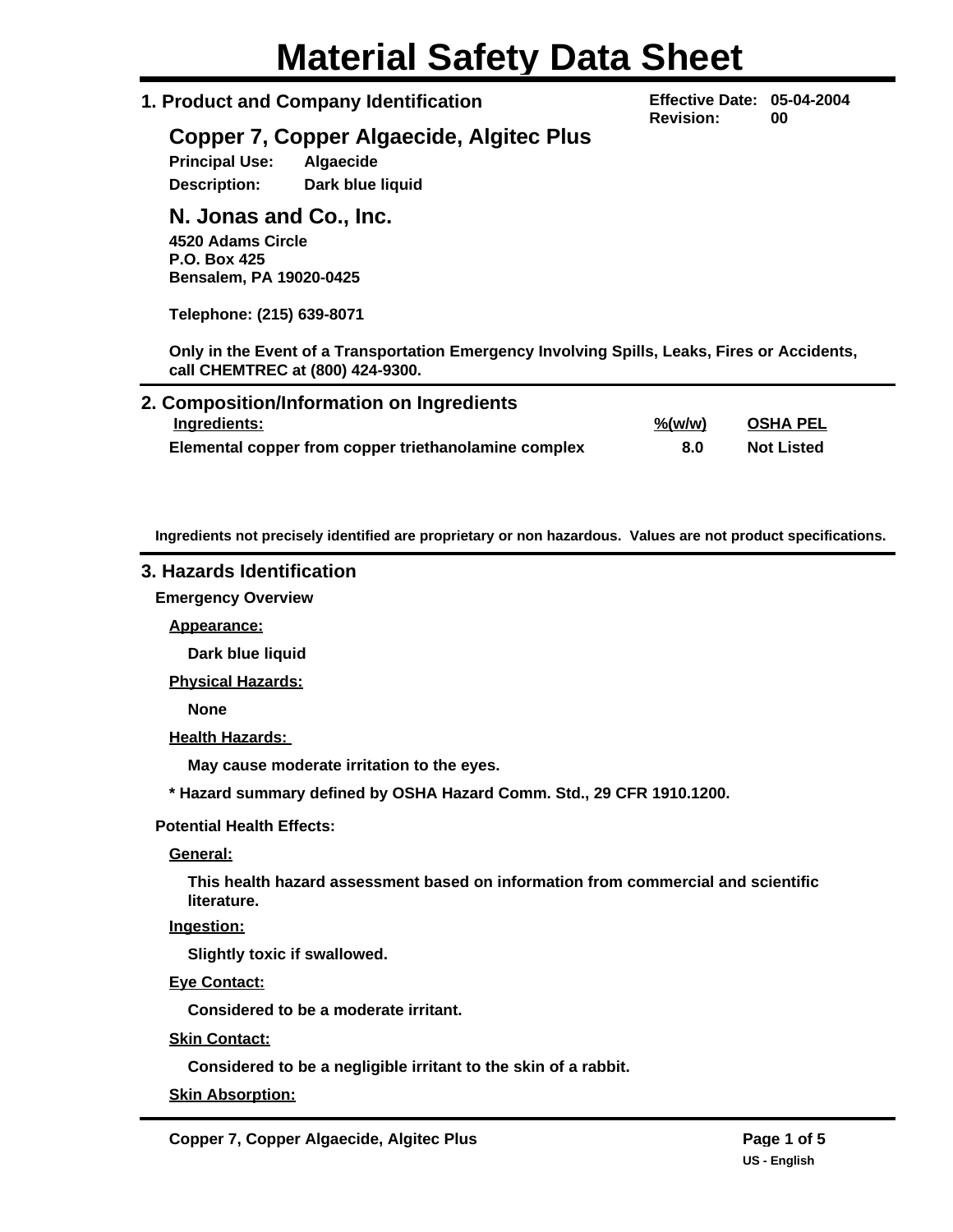**Moderately toxic dermally.**

#### **Inhalation:**

**May be toxic if mists are inhaled.**

## **4. First Aid Measures:**

#### **First Aid - Eyes:**

**Hold eyelids open and flush with water for 15-20 minutes until no evidence of chemical remains. Get professional medical attention if irritation persists.**

#### **First Aid - Skin:**

**Remove contaminated clothing and shoes. Wash with plenty of soap and water for 15-20 minutes until no evidence of chemical remains. Get professional medical attention if irritation persists.**

#### **First Aid - Ingestion:**

**If ingested, contact physician or call Poison Control Center. Drink 1 or 2 glasses of water and induce vomiting by touching back of throat with finger. Do not induce vomiting or give anything by mouth to an unconscious person. Get professional medical attention.**

#### **First Aid - Inhalation:**

**Remove victim to fresh air. If not breathing, give artificial respiration, preferably mouth-tomouth.**

## **5. Fire Fighting Measures**

**Flashpoint and Method:**

**Will not flash.**

**Autoignition Temperature:**

**Not applicable.**

**Explosive Limits:**

**Not applicable.**

**General Hazards:**

**Prevent human exposure to fire, smoke, flames or products of combustion.**

## **Fire Fighting Instructions:**

**Use media suitable for surrounding fire.**

## **Fire Fighting Equipment:**

**Self-contained breathing apparatus with full facepiece and protective clothing.**

## **Hazardous Combustion Products:**

**Decomposes above 200 deg. C.**

## **6. Accidental Release Measures**

#### **Spill Measures:**

**Cover the spill with an absorbent material such as sweeping compound or lime. Sweep up and place in suitable (fiberbord) containers for later disposal.**

## **7.Handling and Storage**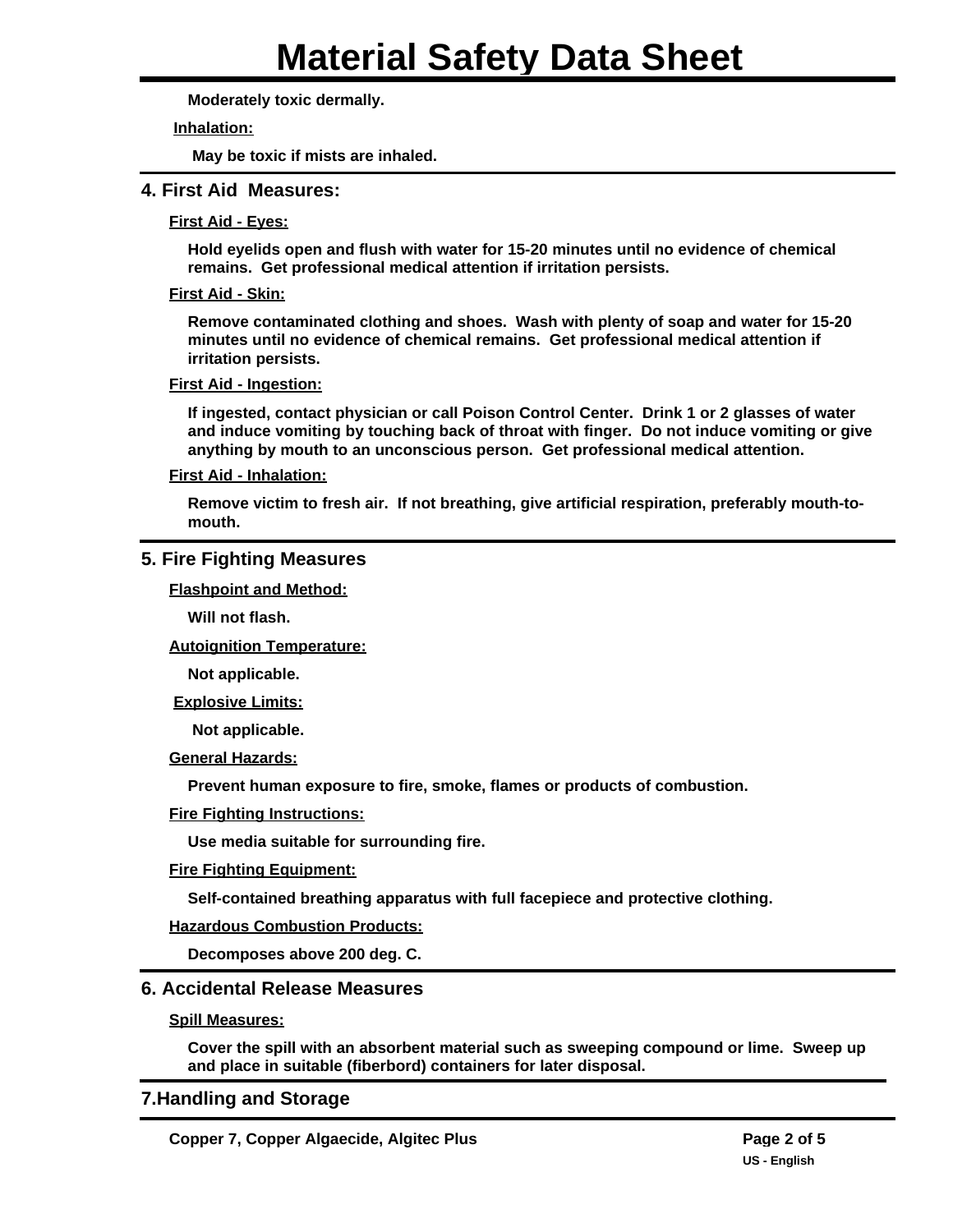## **Handling:**

**Wear skin and eye protective equipment. Avoid breathing vapors or spray mists.**

## **Storage:**

 **Store in a clean, dry area. Do not store near feed, food or within reach of children. Store below 35 deg. C. (95 deg.F). Decomposed above 200 deg. C. Average shelf life under proper storage is two years.**

## **8. Exposure Controls/Personal Protection**

## **Exposure Guidelines:**

**No ACGIH TLV or OSHA PEL assigned to this product. Minimize exposure in accordance with good hygiene practice.**

## **Engineering Controls:**

**Use ventilation adequate to maintain safe levels. Provide eyewash station and safety shower in work area.**

## **Respiratory Protection:**

**Wear dual cartridge respirator for dusts and mists.**

## **Protective Clothing:**

**Wear rubber gloves.**

**Eye Protection:**

**Wear protective eyewear to prevent contact with this substance.**

## **9. Chemical and Physical Properties**

| Appearance:                 | Dark blue liquid                                                                                     |  |  |
|-----------------------------|------------------------------------------------------------------------------------------------------|--|--|
| <b>Boiling Point:</b>       | Loses water and decomposes at high temperatures                                                      |  |  |
| <b>Vapor Pressure:</b>      | No appreciable vapor pressure. Open containers can lose small<br>amounts of water by volatilization. |  |  |
| <b>Vapor Density:</b>       | No data                                                                                              |  |  |
| <b>Solubility in Water:</b> | Soluble in water and alcohols                                                                        |  |  |
| <u>pH:</u>                  | 8.4                                                                                                  |  |  |
| Specif. Grav./Density: 1.18 |                                                                                                      |  |  |
| % Volatile:                 | 82                                                                                                   |  |  |

## **10. Stability and Reactivity**

## **Stability:**

**Stable under normal conditions.**

## **Incompatibility:**

**Do not use where pH of water is below 6. Copper chelate may dissociate and release copper ions which could subsequently be precipitated as insoluble copper salts. Should not be applied when water temperature is below 60 deg. F.**

## **Hazardous Decomposition Products:**

**Decomposes above 200 deg. C.**

**Hazardous Polymerization:**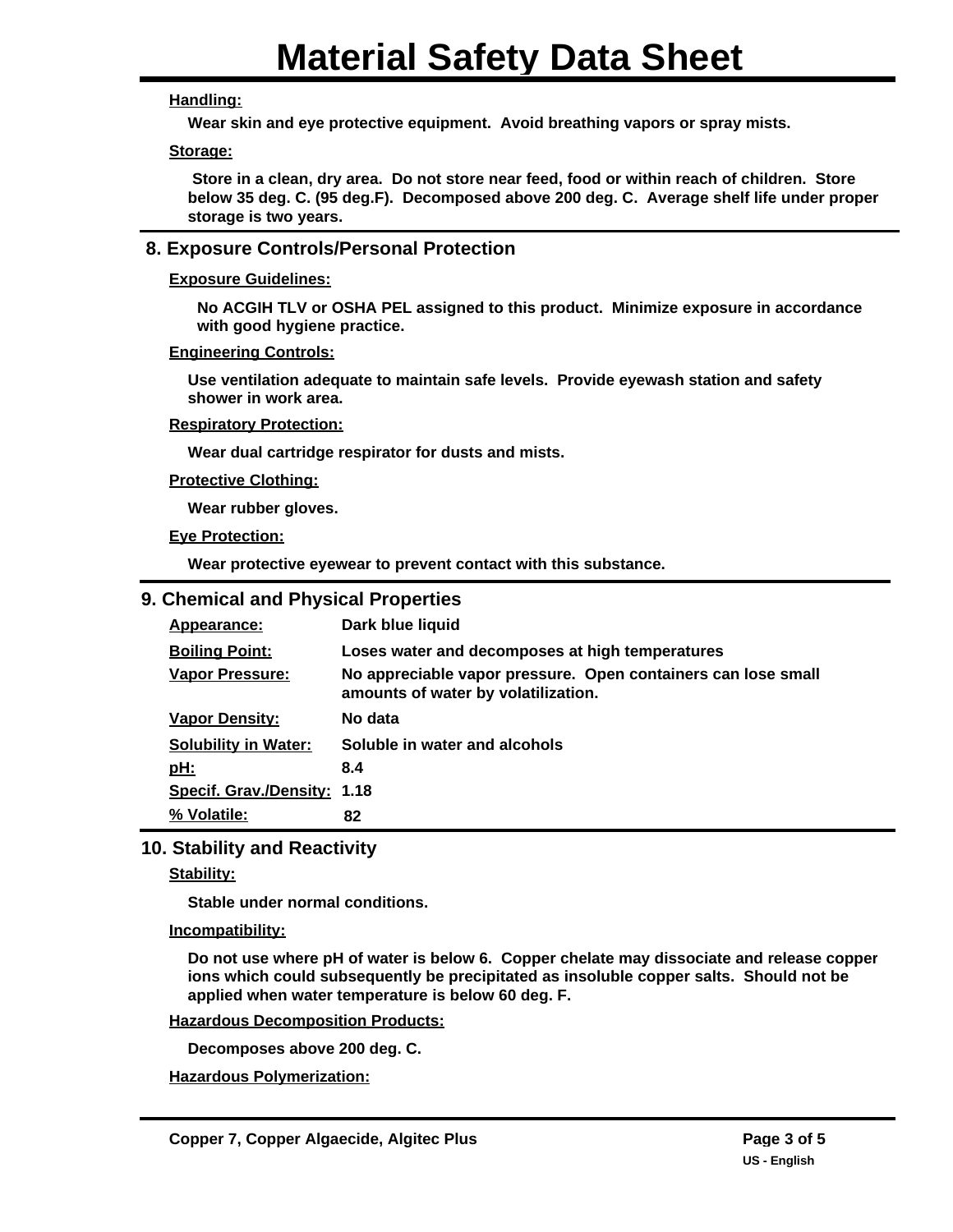**Will not occur.**

## **11. Toxicological Information**

**Possible Human Health Effects:**

**Inhalation:**

**Acute inhalation LC50 = 0.4 mg/L (rat - 4 hour mist). May be toxic if mists are inhaled.**

**Skin Contact:**

**Considered to be a negligible irritant to the skin of a rabbit.**

**Eye Contact:**

**Moderately irritating to the eyes.**

**Ingestion:**

**Oral LD50 = 1.312 mg/kg. Slightly toxic if swallowed.**

**Other Effects of Overexposure:**

**None known**

**Note to Physician:**

**Not applicable**

## **12. Ecological Information**

**This product is completely soluble in water. Care should be taken to minimize release of undiluted product into the environment.**

## **13. Disposal Consideration**

**Disposal Method:**

**Discarded product is not a hazardous waste under RCRA, 40 CFR 261.**

**Container Disposal:**

**Empty container retains product residue. Observe all hazard precautions. Do not distribute, furnish, reuse empty container except for storage and shipment of original product. Remove all product residue from container and puncture or otherwise destroy container before disposal.**

## **14. Transport Information**

**DOT Hazard Description:**

**Not regulated**

## **15. Regulatory Information**

**TSCA (Toxic Substances Control Act) Regulations, 40 CFR 710:**

**All ingredients are listed on the TSCA Chemical Substances Inventory.**

**CERCLA and SARA Regulations (40 CFR 355, 370, 372):**

**This product does not contain any chemicals subject to the reporting requirements of SARA Section 313.**

**California Proposition 65:**

**None**